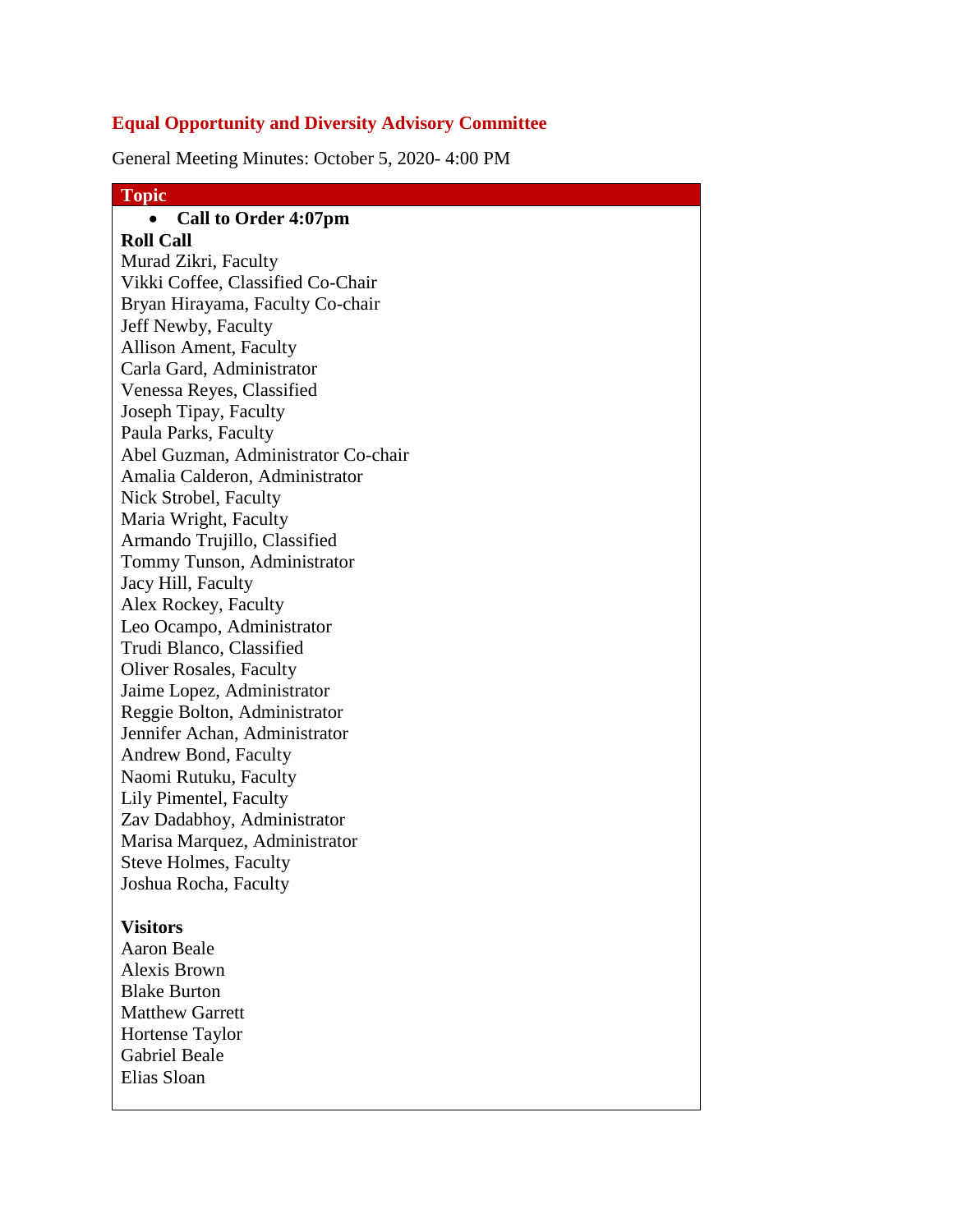### **Introductions**

- Matt Garrett from Senate Executive Board
- Joshua Rocha just applied and got approved to join
- Steve Holmes from Academic Senate

# **Co-Chair Reports**

- Faculty: Hirayama
	- Senate Meeting Debrief
	- Membership- there was confusion on who are voting members.
	- Educator Mentorship Project the work for next meeting will start this week to be ready by next Wednesday.
	- EEO Plan- Vikki, Abel, Bryan, Helen Acosta, Nicky Damania. We are up for EEO revision and want committee input. KCCD is considering bringing in consultant (Lasana Hotep)
- Admin: Guzman
	- USC eConvenings- Project is going well so far, getting some good feedback. Would like to develop toolkit of resources and publish on website. Next group will attend next Monday. We will get out to the group the remaining topics, please email EODAC email if you are interested in any of the workshops. 5 faculty/staff every workshops for the rest of workshops.
	- Shared on USC meeting- 10,000 students received survey, 50 campuses, still have 21 campuses to go (Newby)
	- Committee Member Expectations- if you are in more than one subcommittee, please plan accordingly and communicate with subcommittee leads. Please make sure that you engage and participate. We want to make sure that this are productive conversations happen at this meeting and that we walk away with action items (Guzman)
- Classified: Coffee
	- Classified have increased their participation in different committees and that is great. I will get up to speed by end of day and send some emails to some of you.
- Membership- Need to table conversation until we receive clarification from Tarina
	- Dr. Zikri
	- Lilly Pimentel-Stratton
	- Gilbert Ayuk
	- Allison Ament
	- Nick Strobel
	- Victor Diaz

I will get clarification and we may need to vote by email to approve. (Bryan)

- **Old Business**
	- Approval of Minutes (Next Meeting)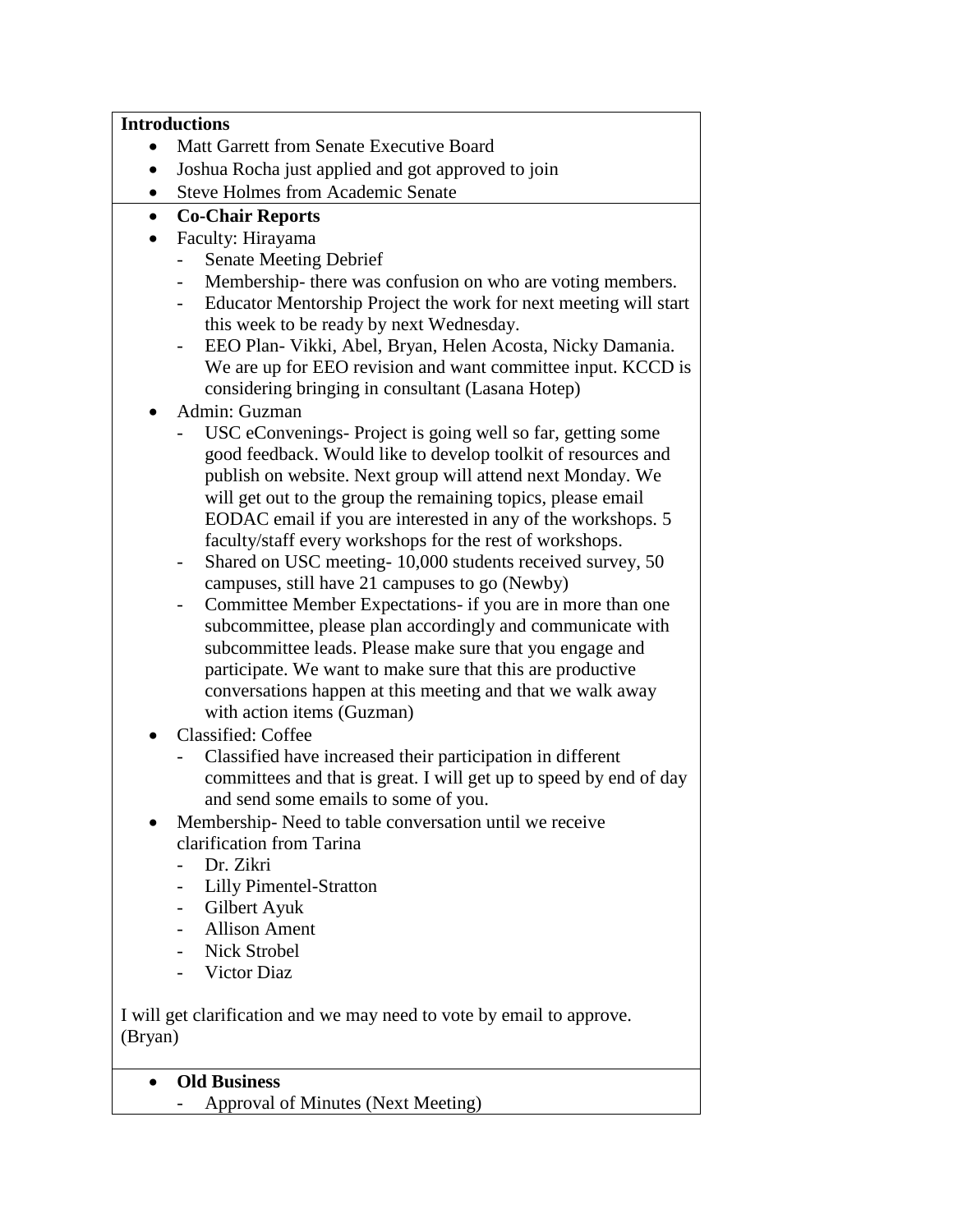#### **New Business**

- Updated Racial Equity Commitments- We took version 9, you will notice that racial equity was changes to ethnic racial equity. This version also has specific examples of what BC has already done and what we will be doing. The idea is to share with the campus that this is just a continuity of what we have been doing. This version also has a preamble, places our racial equity commitments within broader equity mission. When we were developing the Gen Ed packet, it could have been done by curriculum, but we decided to engage the whole campus, we would like something similar for this to have campus support. (Strobel)
- This is not set in stone, the work of equity is never ending. As the work evolves and the needs evolved, the document will continue changing. (Guzman)
- The document from the physical science department was based on 21<sup>st</sup> meeting. This version 10 is from stuff Steve Holmes and I took from different areas. Physical science department has not seen this latest version. (Strobel)
- There is no crosswalk between doc that came from physical science and the document nick and I produced. (Holmes)
- EODAC needs to hear the campus community concerns, make updates and take to senate and college council for approval. (Holmes)
- For commitment #4 we did not put in that we are also reaching out to rural and county agencies within the law enforcement areas (Tunson)
- *From Lily Pimentel to Everyone: 04:41 PM* I may have missed it in the doc. Just want to make sure this version also includes equity for individuals with disabilities.
- To clarify that we have included the preamble (Strobel)
- Members encouraged to send feedback this week to EODAC email. (Guzman)
- Maybe there is language in HEAL or other areas to help clarify what collective consciousness raising is (Rosales)
- I have not checked science feedback, but there were a lot of questions regarding definitions of terms (Holmes)
- Oliver, if you have some language that you find in the USC site, please send our way (Strobel).
- I like the details and the links, can you also do a link for the chancellor's vision for success link in the initial blurb? (Parks)
- Maybe including something from ASCCC may be helpful to include (Hirayama)
- Commitment #3, the last bullet point do we have some detailed document that has what the current training entails? (Bond)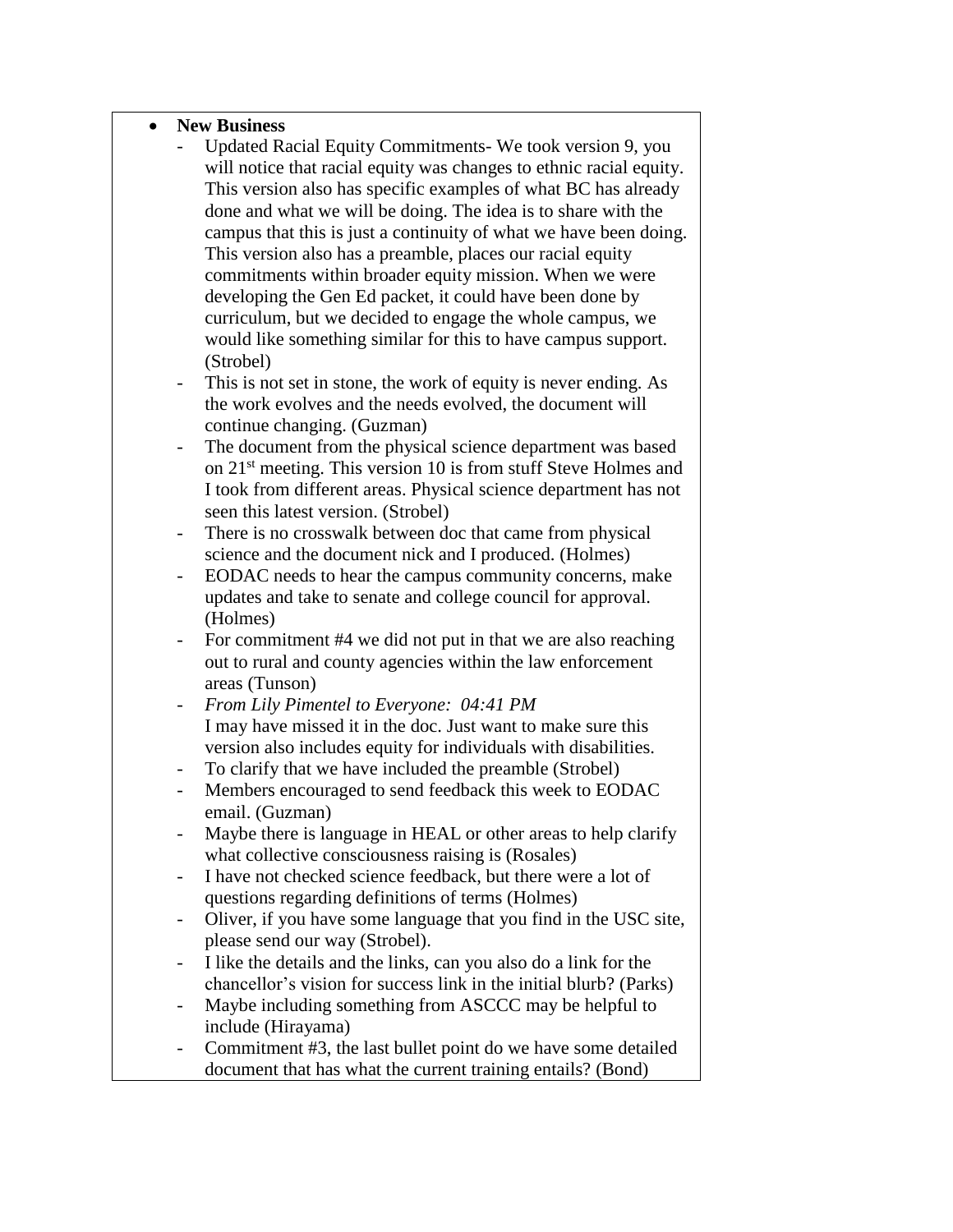|                              | It is a training that still has faults in it, hiring committee                                                                |
|------------------------------|-------------------------------------------------------------------------------------------------------------------------------|
|                              | members receive folder with information (Calderon)                                                                            |
|                              | Not only do you provide the packet, but you provide verbal tips<br>(Holmes)                                                   |
| $\qquad \qquad \blacksquare$ | There is a significant difference with not being able to ask                                                                  |
|                              | certain questions and judging the applicants (Bond)                                                                           |
| -                            | Applicant should be given a number and that is it (Holmes)                                                                    |
| $\overline{\phantom{0}}$     | Other colleges have done it, there was a document with best                                                                   |
|                              | practices from other colleges with that suggestion, but we were                                                               |
|                              | not successful in implementing it (Hirayama)                                                                                  |
| -                            | From Trudi Blanco to Everyone: 04:57 PM                                                                                       |
|                              | We also tell everyone on a hiring committee not to research                                                                   |
|                              | them on social media                                                                                                          |
|                              | From Amalia Calderon to Everyone: 04:59 PM                                                                                    |
|                              | I did ask that and our Applicant tracking does not have the                                                                   |
|                              | capability at this time.                                                                                                      |
|                              | Why don't we give everyone until the end of the week, end of                                                                  |
|                              | day Friday to submit suggestions since everyone is super busy                                                                 |
|                              | (Guzman)                                                                                                                      |
|                              | There is ways to do it, but it would have to be a different                                                                   |
|                              | applicant tracking system (Calderon)                                                                                          |
|                              | These came down from the chancellors as a mandate, We can                                                                     |
|                              | water it down, but when the state chancellor makes a                                                                          |
|                              | determination and I can understand the process of it, but I have                                                              |
|                              | an issue with watering it down. The state chancellor made a                                                                   |
|                              | mandate and we are watering it down (Bolton)                                                                                  |
| $\qquad \qquad \blacksquare$ | I want to make sure we understand the legislative intent, but<br>when you start diluting and modifying it takes away from it. |
|                              | (Tunson)                                                                                                                      |
|                              | From Lily Pimentel to Everyone: 05:08 PM                                                                                      |
|                              | I want to me more informed, can we have a specific example of                                                                 |
|                              | how we've watered this message down?                                                                                          |
|                              | Where does the chancellors call to action fall in? We are                                                                     |
|                              | changing what the state chancellor said (Bolton)                                                                              |
|                              | The difference here is that certain racial groups have been                                                                   |
|                              | impacted historically by public policy (Rosales)                                                                              |
|                              | Commitment #2, If you leave it as racial equity student success                                                               |
|                              | agenda, would we need to delete that second bullet that is there                                                              |
|                              | as an example? (Strobel)                                                                                                      |
|                              | There was at least 2 faculties that said they were mixed race and                                                             |
|                              | they did not fall within a group and that is why they had an issue                                                            |
|                              | with "racial equity". (Holmes)                                                                                                |
|                              | We are not looking at anecdotal experience, we are looking at                                                                 |
|                              | institutional and national trends. We are looking at broader                                                                  |
|                              | issues (Bond)                                                                                                                 |
|                              | From Jeff Newby to Everyone: 05:12 PM                                                                                         |